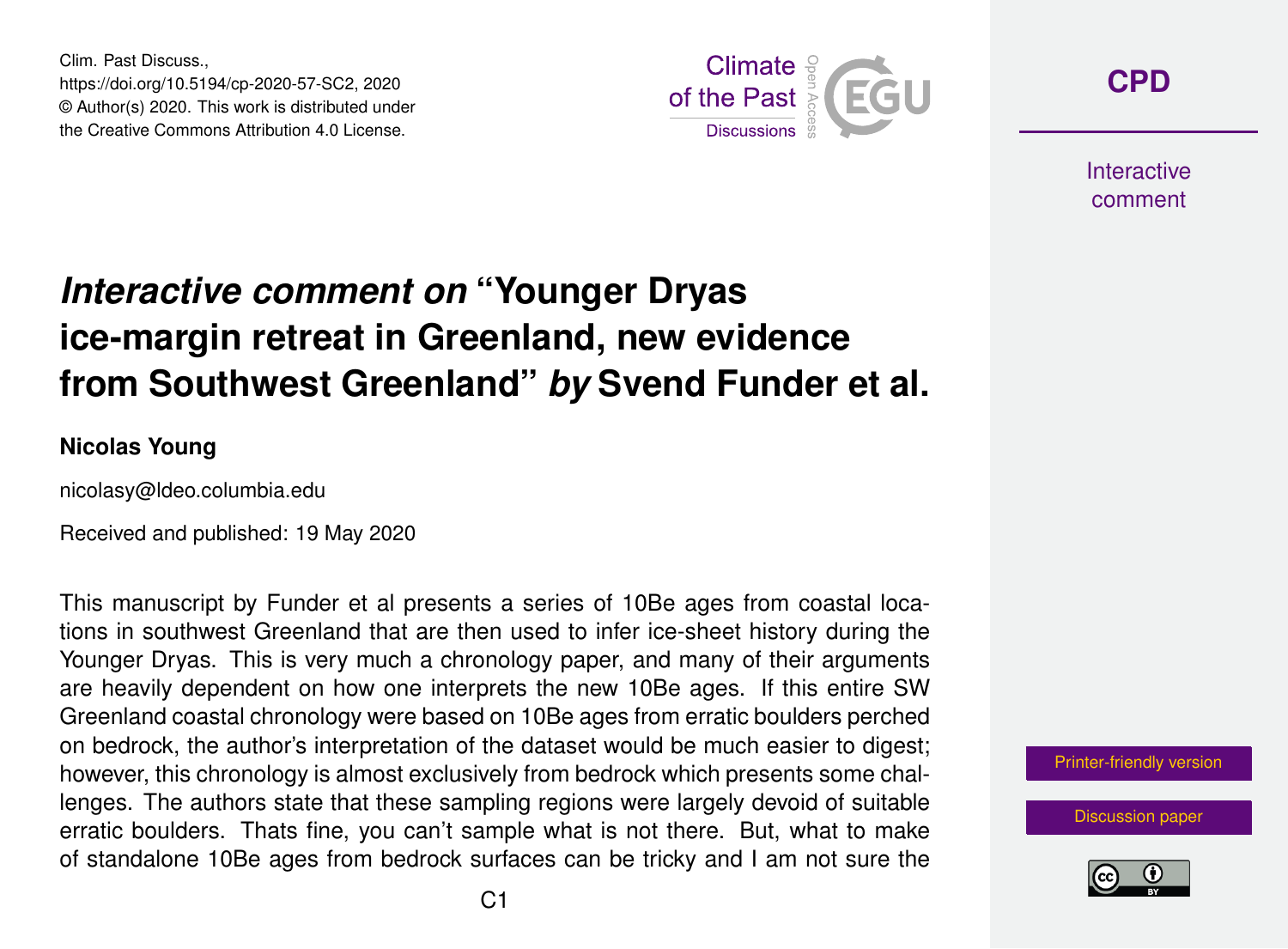authors here have really given this enough thought.

The primary issue here is that the odds of encountering isotopic inheritance (producing ages that are too old) are higher in bedrock than in erratics, and the authors even acknowledge this. Often times inheritance presents itself as obvious outliers, but there are certainly cases where inheritance is much more subtle and even exists as 'uniform' amounts of inheritance. Again, I think the authors somewhat acknowledge this because they go through great lengths in section 4 to convince the reader that their preferred site by site coastal deglaciation ages are NOT influenced by inheritance even though in some cases their preferred ages of coastal deglaciation are significantly older than the ages of adjacent regions.

Why does this matter? If you take their 10Be ages at face value, then it allows the possibility of the ice margin retreating onto land prior to the start of the Younger Dryas, which in turn the authors use to argue that a major Younger Dryas related oscillation did not occur out on the shelf since everything on the shelf would have to be pre-YD in age. However, a lot of this argument is resting on their 13.3 ka and 12.3 ka sites, Fiskenæsset and Bukesefjord. These ages are noticeably older than the constraints on deglaciation from adjacent areas. The authors take these ages at face value, but I think it is more likely that these suspiciously old sites have slight amount amounts of isotopic inheritance. If the 'true' age of deglaciation is in fact younger and more similar to the remainder of the deglaciation constraints from SW Greenland, the the ice margin is still somewhere out on the shelf during the Younger Dryas. Therefore you cannot rule out a major early or mid-YD oscillation of the ice margin.

Considering all of the 10Be ages from Larsen 2014 and Winsor 2015, and all of the 14C ages from the region, the bulk of the deglaciation chronology around Nuuk (14C + 10Be) suggests deglaciation occurred 10.5 -10.7 ka, with a single older 14C age of around 11.4 ka. With that being the case, I think it is much harder to sell that the Fiskenæsset and Bukesefjord regions deglaciated several thousand years earlier. Note that the region between Fiskenæsset and Bukesefjord also deglaciated at the same **[CPD](https://www.clim-past-discuss.net/)**

Interactive comment

[Printer-friendly version](https://www.clim-past-discuss.net/cp-2020-57/cp-2020-57-SC2-print.pdf)

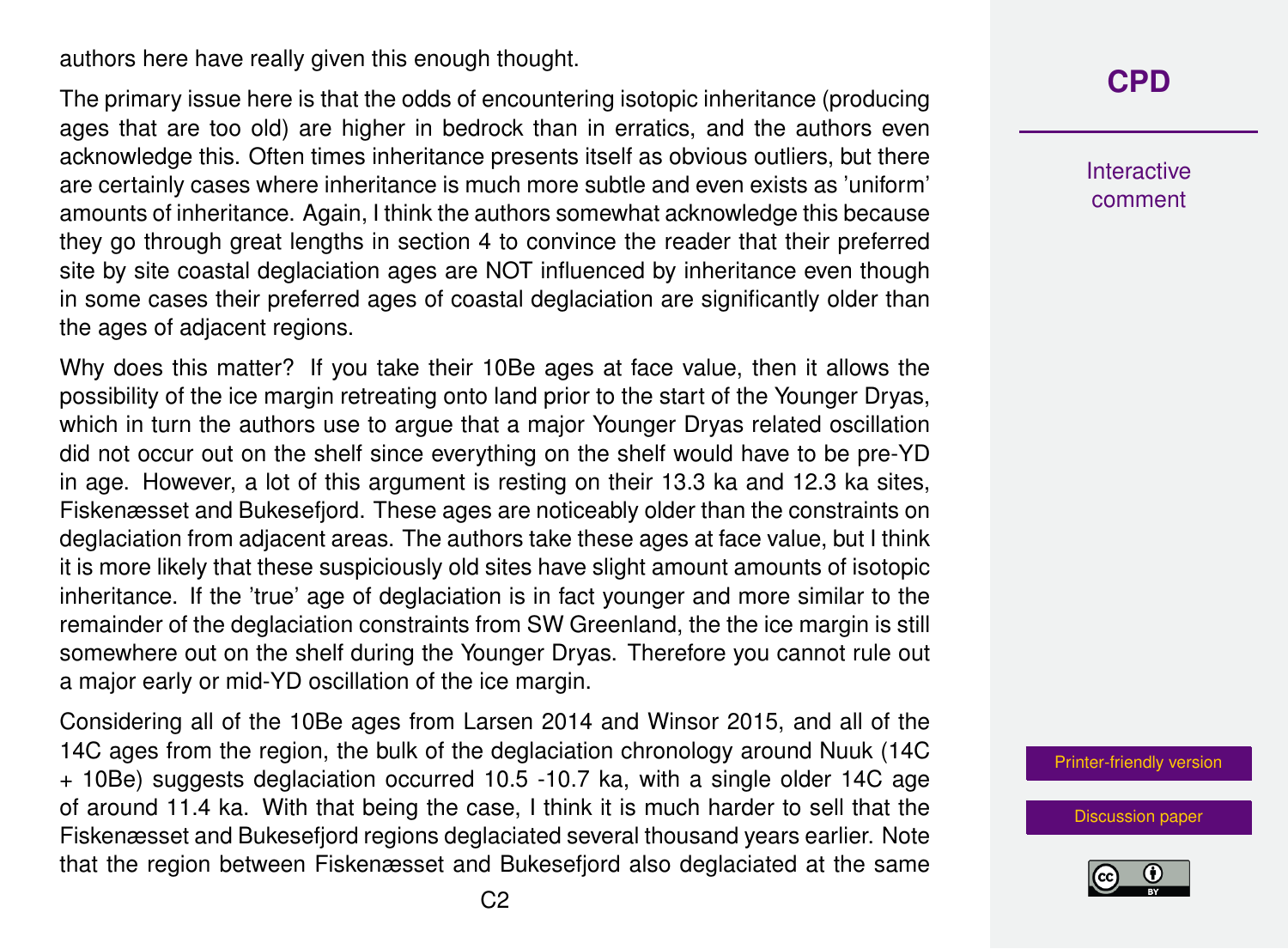time as the Nuuk region. Considering all of this evidence, coupled with bedrock only sampling, leads me to think that these 10Be ages are influenced by a bit of inheritance.

To be sure, 10Be ages from bedrock can work, but it is typically only in select environments. The most obvious from the region that come to mind are Briner et al (2009; Nature Geoscience) from Baffin Island and Young et al (2013; Quat. Sci. Rev) from Disko Bugt. In both of these cases the 10Be chronologies rely pretty heavily on bedrock samples. Also in both cases the 10Be ages agree with the 14C constraints that exist. In particular, up in Disko Bugt the 14C and 10Be constraints are near identical. This consistency suggests that the bedrock-based 10Be ages are not influenced by inheritance. But what these sites have in common is that the bedrock is located is some of the most erosive environments on Earth where the chances of encountering inheritance should be minimal. On Baffin, samples are from bedrock knobs either right in or adjacent to the Fiord trough (Sam Ford Fiord), and in Disko, these sites are directly adjacent to arguably the fastest glacier on Earth. In this manuscript, the authors are presenting 10Be ages from bedrock in coastal locations \*between\* former fast-flowing outlets. I wouldn't exactly consider this a recipe for success if you want to avoid inheritance in bedrock surfaces. Even sampling in highly erosive environments does not ensure inheritance-free samples. For example, Hughes et al (2012; Geology) sampled bedrock and erratics in Sermilik Fjord (Helheim) and present pretty convincing evidence that the bedrock samples are influenced by a small (only a few ka) and relatively uniform amount of inheritance. Co-author Briner himself demonstrated the same thing in Norway (2016; Geophysical Research Letters) where on the surface his 10Be ages from erratics are fairly uniform and likely come from what should be an erosive environment. But after considering other constraints, they concluded that their samples are likely influenced by a uniform baseline amount of inheritance equating to only a few ka. As we develop more and more of these 10be-based chronologies, its becoming clear that that small amounts of uniform inheritance exist and bedrock-based ages need to be treated with extra caution.

### **[CPD](https://www.clim-past-discuss.net/)**

Interactive comment

[Printer-friendly version](https://www.clim-past-discuss.net/cp-2020-57/cp-2020-57-SC2-print.pdf)

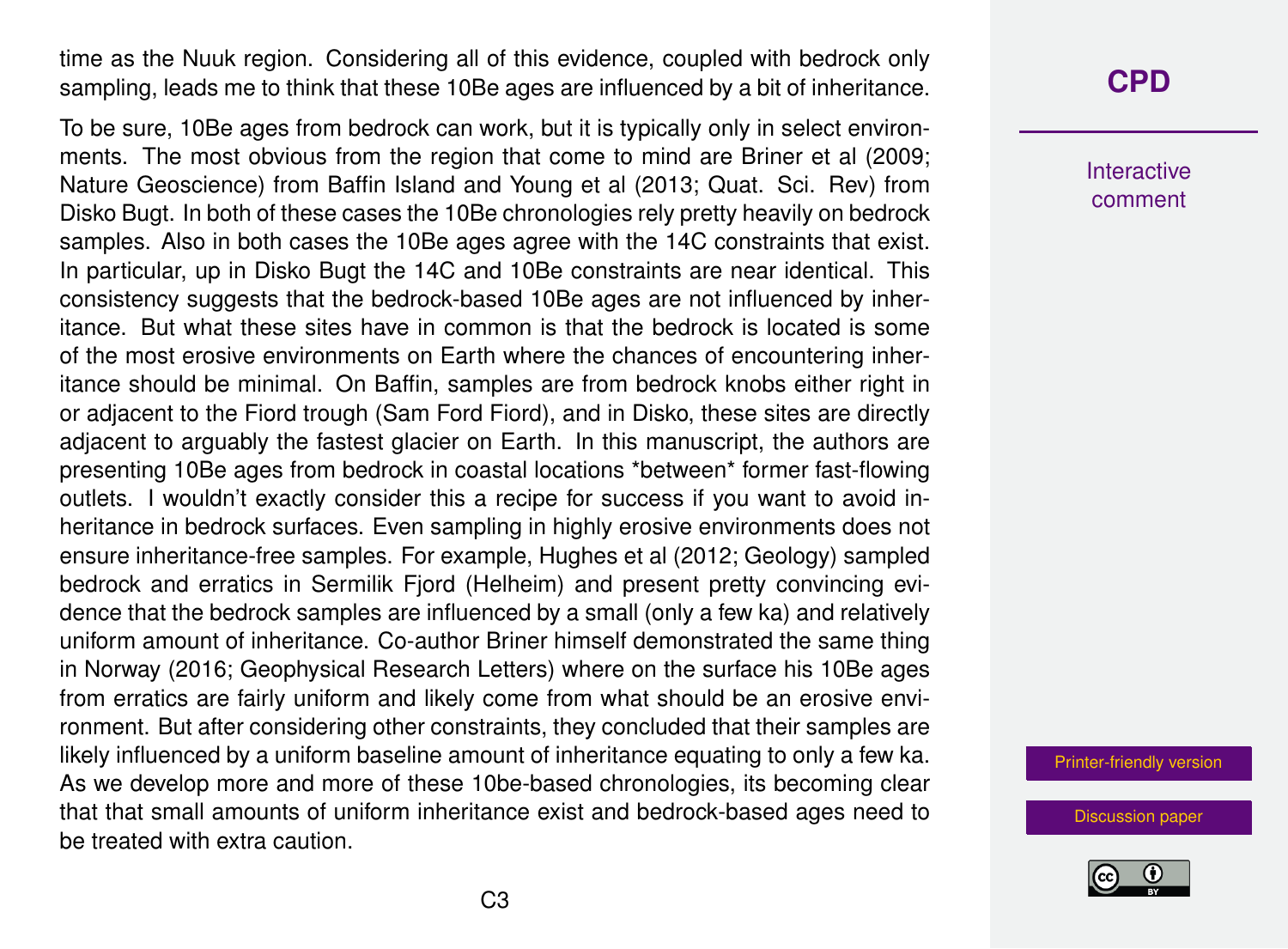I look at this dataset and the pre-existing chronology and highly suspect that many of the new 10Be ages in this manuscript have slight isotopic inheritance. And, I think the authors have significantly overreached in their interpretations on what the ice sheet may or may not have done during the YD based on their new 10Be ages. That is not to say these 10Be ages shouldn't be published; they are a valuable contribution that others will certainly build off. It is even possible that these ages are 'correct' but you would need to back the bedrock-only results with matching ages from erratics or any other independent constraint before you launch into sweeping interpretations about the ice margin during YD times.

A few other minor things caught my eye as I read this:

1) It says you used version 3 of the CRONUS calculator for 10Be ages, and a production rate of 3.96. Version 3 uses an updated treatment of muon production, so the production rate needs to be recast with the same treatment of muon-based production. So if you used the online calculator, you would have to input all the Baffin Bay calibration data to make your own calibration, and then calculate the ages (there is an option to do this). In this case, the calculator will do the re-casting for you and the production rate is 4.04+-0.07; 3.96 is the number for the old scheme. Your ages should not change, but to avoid confusion, you should list the right PR. Or, you actually used version 2 of the CRONUS code, in which case that 3.96 number still applies (see Young et al., 2020; QSR)

2) The authors spend a lot of time going around Greenland compiling constraints related to the YD ice margin position. Thus I was a bit surprised not to see a fairly robust constraint from near Sisimiut. Young et al (2020; QSR) present several 10Be ages from erratics directly at the coast and from moraine boulders also at the coast, that all date to ∼11.6 ka. Therefore the ice margin was out on the shelf during the entirety of the YD.

3) The authors also mention that they do not correct for uplift on 10Be ages because

## **[CPD](https://www.clim-past-discuss.net/)**

Interactive comment

[Printer-friendly version](https://www.clim-past-discuss.net/cp-2020-57/cp-2020-57-SC2-print.pdf)